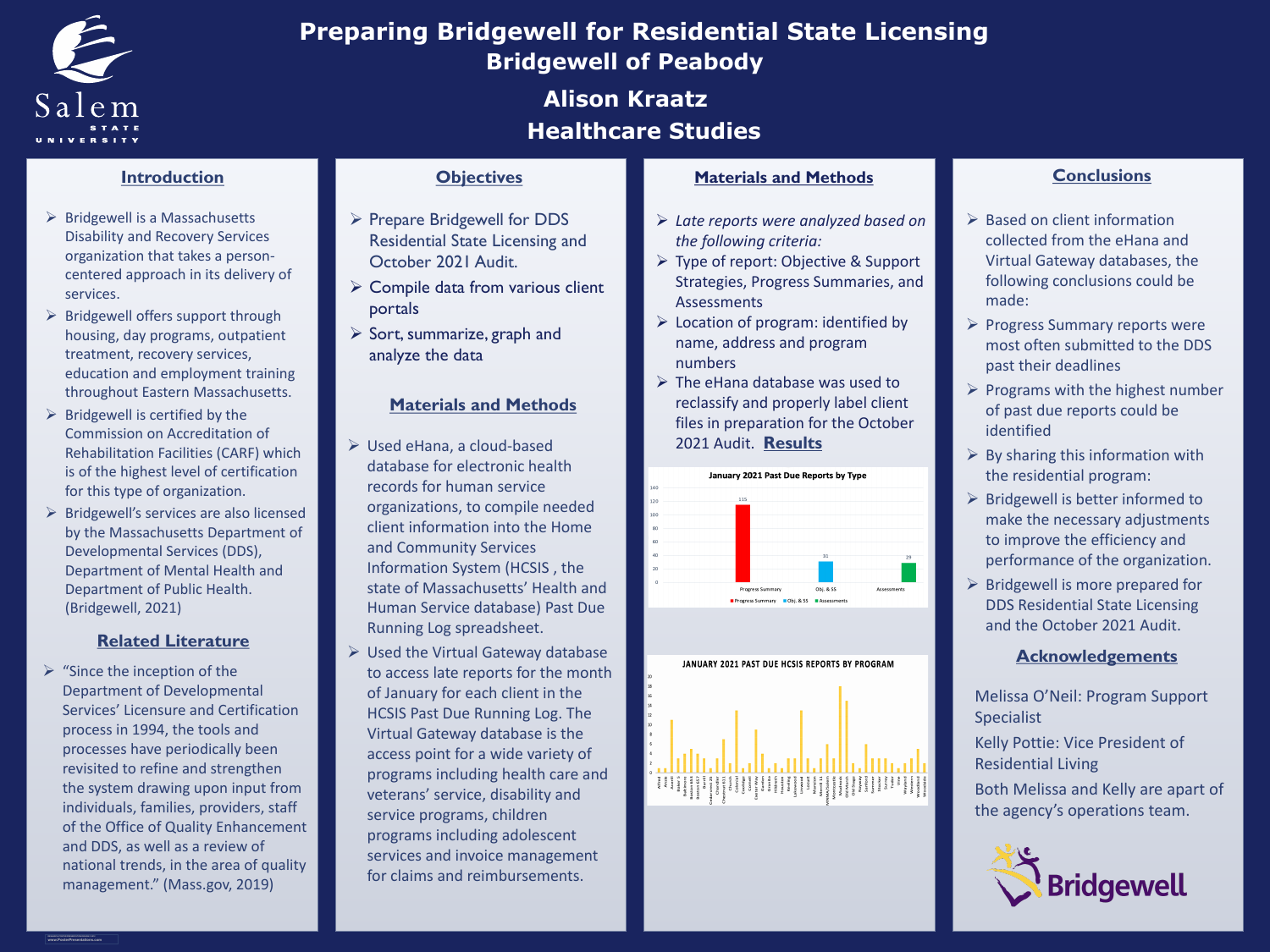

**RESEARCH POSTER PRESENTATION DESIGN © 2012 www.PosterPresentations.com**

### **INTRODUCTION**